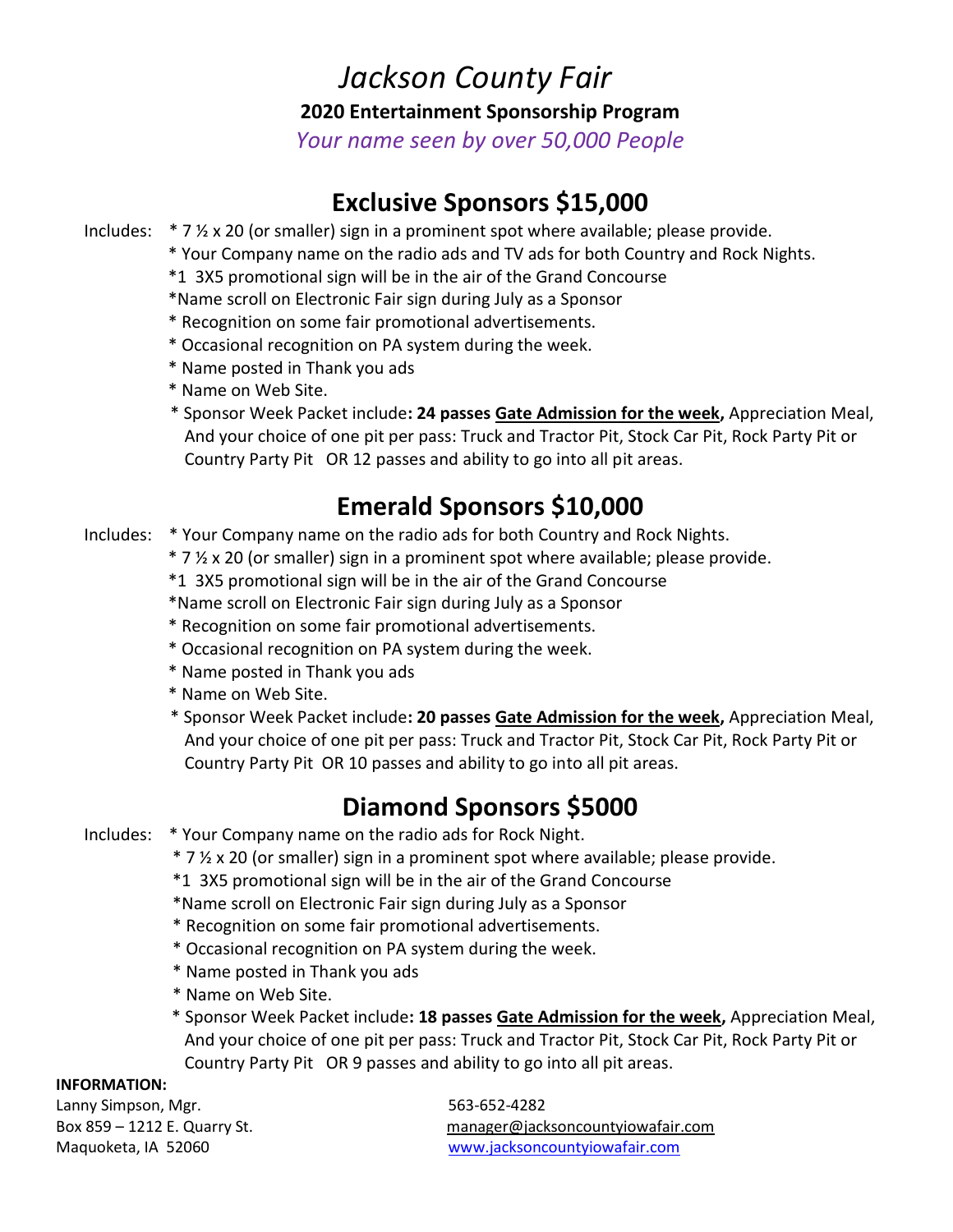## *Jackson County Fair*

#### **2020 Entertainment Sponsorship Program**

*See your Business Name* HIGH IN THE SKY

## **Platinum Sponsors \$3000**

Includes: \* 1- 4X8 sign in a prominent spot where available; please provide.

- \* 1 3X5 promotional sign will be in the air of the Grande Concourse.
- \*Name scroll on Electronic Fair sign during the week of the fair as a Platinum Sponsor
- \* Recognition on some fair promotional advertising.
- \* Occasional recognition on PA system during the week.
- \* Name posted in Thank you ads
- \* Name on Web Site.
- \* Sponsor Week Packet include: **16 passes Gate Admission for the week**, Appreciation Meal, And your choice of one pit per pass: Truck and Tractor Pit, Stock Car Pit, Rock Party Pit or Country Party Pit OR 8 passes and ability to go into all pit areas.

## **Name the Grandstand (This is new to 2020)**

## **Option 1: West Wing: \$3,000**

Includes: \*2- 1 sided 4x6 banners in a prominent spot where available on the North & South Entrances \* Recognition on some fair promotional advertising.

- \* 1 3x5 promotional signs will be up in the air of the Grand Concourse
- \* Logo placed on Digital Sign during the week of the fair
- \* Occasional recognition on PA system during the week.
- \* Name posted in Thank you ads
- \* Name on Web Site.
- \* Sponsor Week Packet include: **16 passes Gate Admission for the week**, Appreciation Meal, And your choice of one pit per pass: Truck and Tractor Pit, Stock Car Pit, Rock Party Pit or Country Party Pit. Once your pass is punched for a pit, you must purchase any or all other pits you wish to enter.
- \*This is not exclusive, if you wish to have your sponsorship be exclusive for this option it will be an additional 1,000.

## **Option 2: Center Grandstand: \$2,500**

- Includes: \*2- 1 sided 4x6 banners in a prominent spot where available on the North & South Entrances \* Recognition on some fair promotional advertising.
	- \* 1 3x5 promotional signs will be up in the air of the Grand Concourse
	- \* Logo placed on Digital Sign during the week of the fair
	- \* Occasional recognition on PA system during the week.
	- \* Name posted in Thank you ads
	- \* Name on Web Site.
	- \* Sponsor Week Packet include: **14 passes Gate Admission for the week**, Appreciation Meal, And your choice of one pit per pass: Truck and Tractor Pit, Stock Car Pit, Rock Party Pit or Country Party Pit. Once your pass is punched for a pit, you must purchase any or all other pits you wish to enter.
	- \*This is not exclusive, if you wish to have your sponsorship be exclusive for this option it will be an additional 1,000.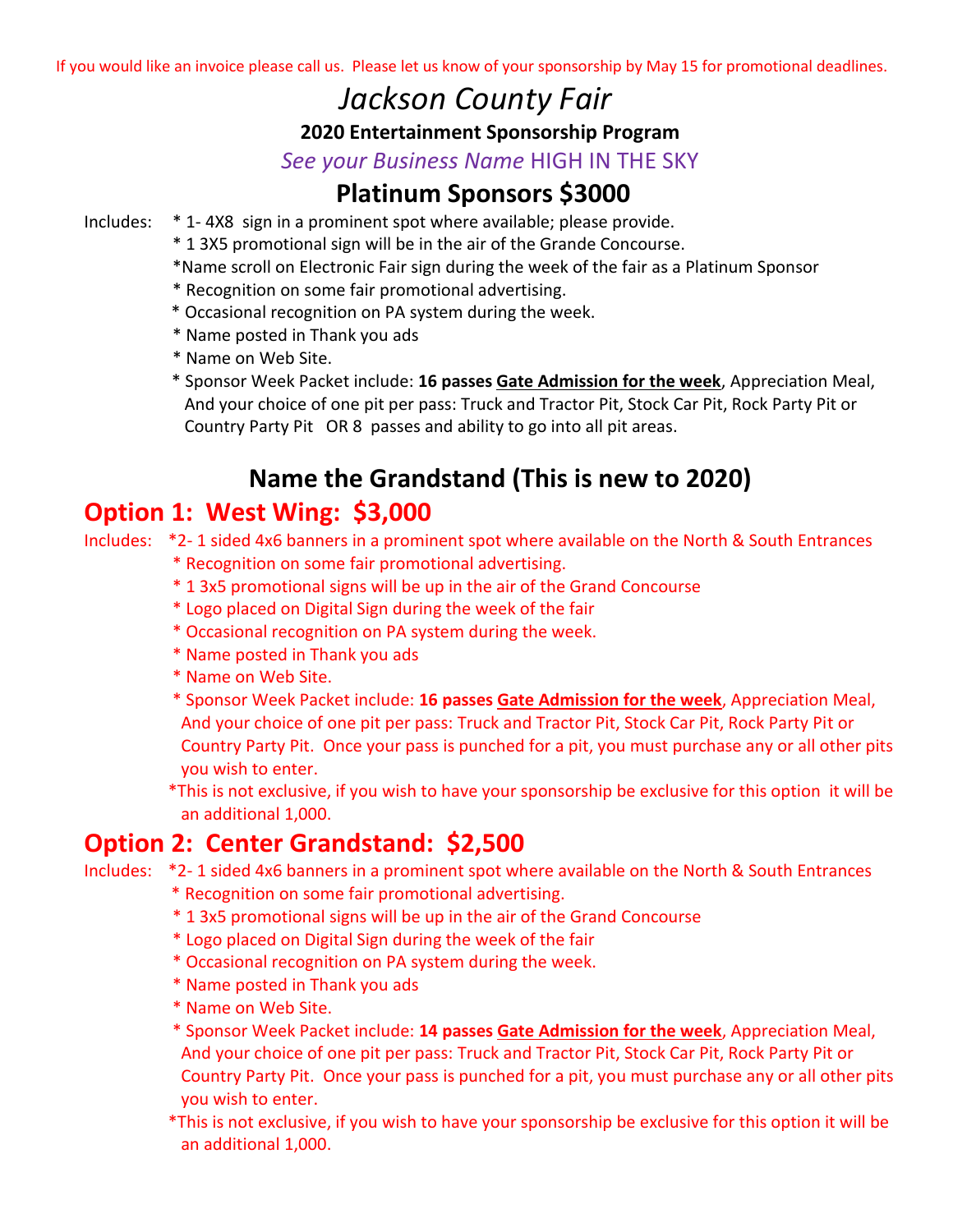## **Option 3: East Wing: \$2,000**

Includes: \*2- 1 sided 4x6 banners in a prominent spot where available on the North & South Entrances

- \* Recognition on some fair promotional advertising.
- \* 1 3x5 promotional signs will be up in the air of the Grand Concourse
- \* Logo placed on Digital Sign during the week of the fair
- \* Occasional recognition on PA system during the week.
- \* Name posted in Thank you ads
- \* Name on Web Site.
- \* Sponsor Week Packet include: **12 passes Gate Admission for the week**, Appreciation Meal, And your choice of one pit per pass: Truck and Tractor Pit, Stock Car Pit, Rock Party Pit or Country Party Pit. Once your pass is punched for a pit, you must purchase any or all other pits you wish to enter.

\*This is not exclusive, if you wish to have your sponsorship be exclusive for this option it will be an additional 1,000.

## **Pearson Center Sponsor \$2,500**

- Includes: \*2- 1 sided 4x6 banners in a prominent spot where available on the North & South Entrances \* Recognition on some fair promotional advertising.
	- \* 1 3x5 promotional signs will be up in the air of the Grand Concourse
	- \* Logo placed on Digital Sign during the week of the fair
	- \* Occasional recognition on PA system during the week.
	- \* Name posted in Thank you ads
	- \* Name on Web Site.

\* Sponsor Week Packet include: **14 passes Gate Admission for the week**, Appreciation Meal, And your choice of one pit per pass: Truck and Tractor Pit, Stock Car Pit, Rock Party Pit or Country Party Pit. Once your pass is punched for a pit, you must purchase any or all other pits you wish to enter.

## **Volunteer Hall \$2,000**

- Includes: \* Sign on area or as close as possible to the area of sponsorship
	- \* Logo placed on Digital Sign during the week of the fair
	- \* 1 3x5 promotional signs will be up in the air of the Grand Concourse
		- \* Recognition on some fair promotional advertising.
	- \* Occasional recognition on PA system during the week of the fair.
	- \* Name posted in Thank you ads
	- \* Name on Web Site.
	- \* Sponsor Week Packet include: **12 passes Gate Admission for the week**, Appreciation Meal, And your choice of one pit per pass: Truck and Tractor Pit, Stock Car Pit, Rock Party Pit or Country Party Pit. Once your pass is punched for a pit, you must purchase any or all other pits you wish to enter.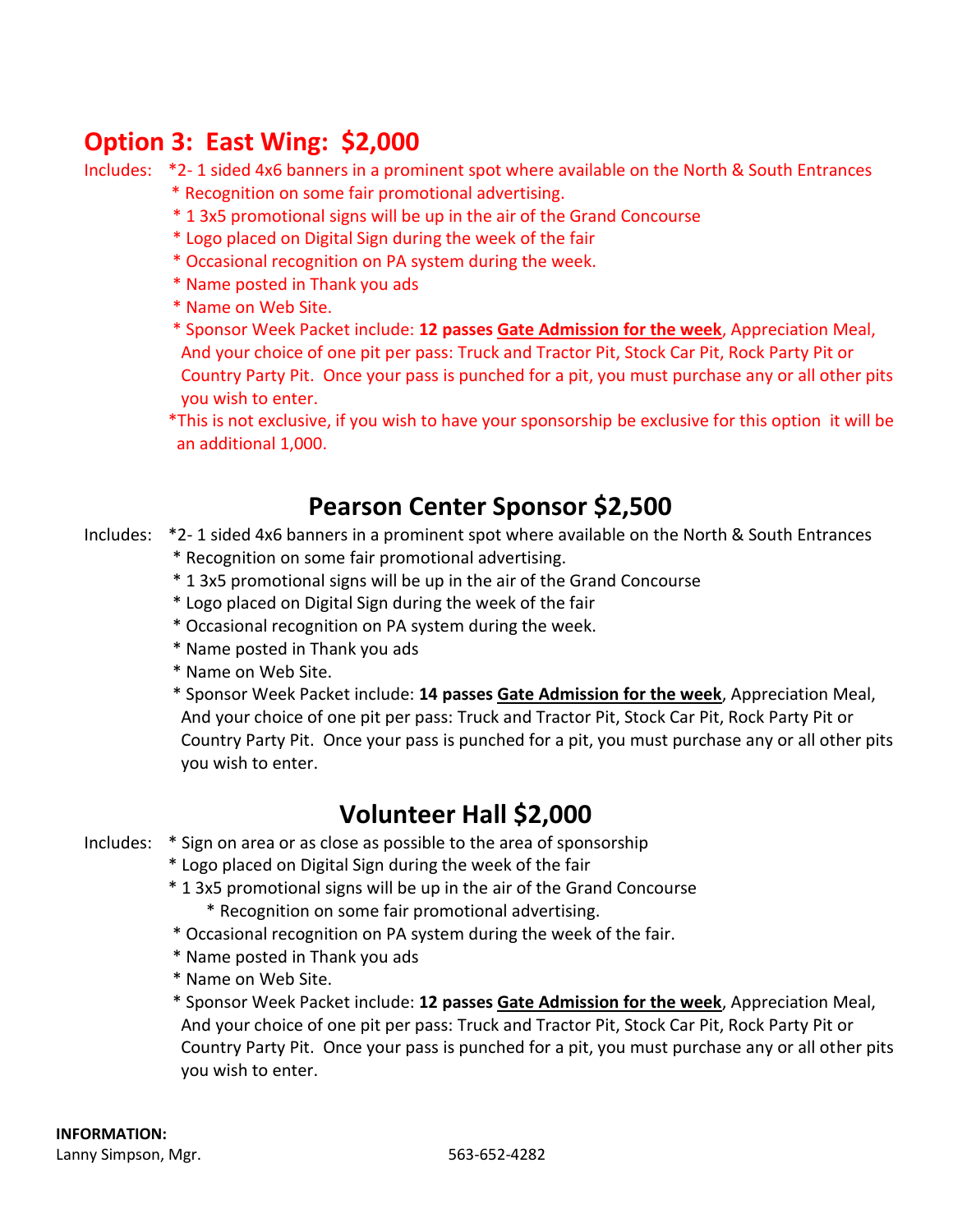## *Jackson County Fair*

#### **2020 Entertainment Sponsorship Program**

#### **NAME THE STAGE or SATURDAY NIGHT PARTY AREA \$1,500**

- Includes: \* Sign on area or as close as possible to the area of sponsorship
	- \* Name in print under all artist ads
		- \* 1 3x5 or smaller promotional signs will be up in the air of the Grand Concourse
		- \*Recognition on some fair promotional advertising.
		- \* Occasional recognition on PA system during the day of sponsorship
	- \* Name posted in Thank you ads
	- \* Name on Web Site.
	- \* Sponsor Week Packet include: **12 passes Gate Admission for the week**, Appreciation Meal, And your choice of one pit per pass: Truck and Tractor Pit, Stock Car Pit, Rock Party Pit or Country Party Pit. Once your pass is punched for a pit, you must purchase any or all other pits you wish to enter.

#### **DAY SPONSORS \$1,500**

- Includes: \* Day sponsors will be recognized as "ABC Company Day" at the fair
	- $*$  Day sponsors will have 1<sup>st</sup> acknowledgment & logo on all print advertising bold type for that day.
	- \* Sponsor sign provided by fair on 5 entrance gates on day of sponsorship for Day Sponsorship
	- \* 1 3x5 promotional signs will be up in the air of the Grand Concourse.
	- \* Logo placed on Digital Sign during the week of the fair
		- \*Recognition on some fair promotional advertising.
	- \* Occasional recognition on PA system during the day of sponsorship
	- \* Name posted in Thank you ads \* Name on Web Site.
	- \* Sponsor Week Packet include: **12 passes Gate Admission for the week**, Appreciation Meal, And your choice of one pit per pass: Truck and Tractor Pit, Stock Car Pit, Rock Party Pit or Country Party Pit. Once your pass is punched for a pit, you must purchase any or all other pits you wish to enter.

#### **TRACK SPONSORS: \$1,250.00 Full Week**

- Includes: \* Name announced during all track events
	- \*Recognition on some fair promotional advertising.
	- \* Occasional recognition on PA system during the day of sponsorship
	- \* 1 3x5 promotional signs will be up in the air of the Grand Concourse and on Track.
	- \* Name posted in Thank you ads
	- \* Name on Web Site.
	- \* Sponsor Week Packet include: **10 passes Gate Admission for the week**, Appreciation Meal, And your choice of one pit per pass: Truck and Tractor Pit, Stock Car Pit, Rock Party Pit or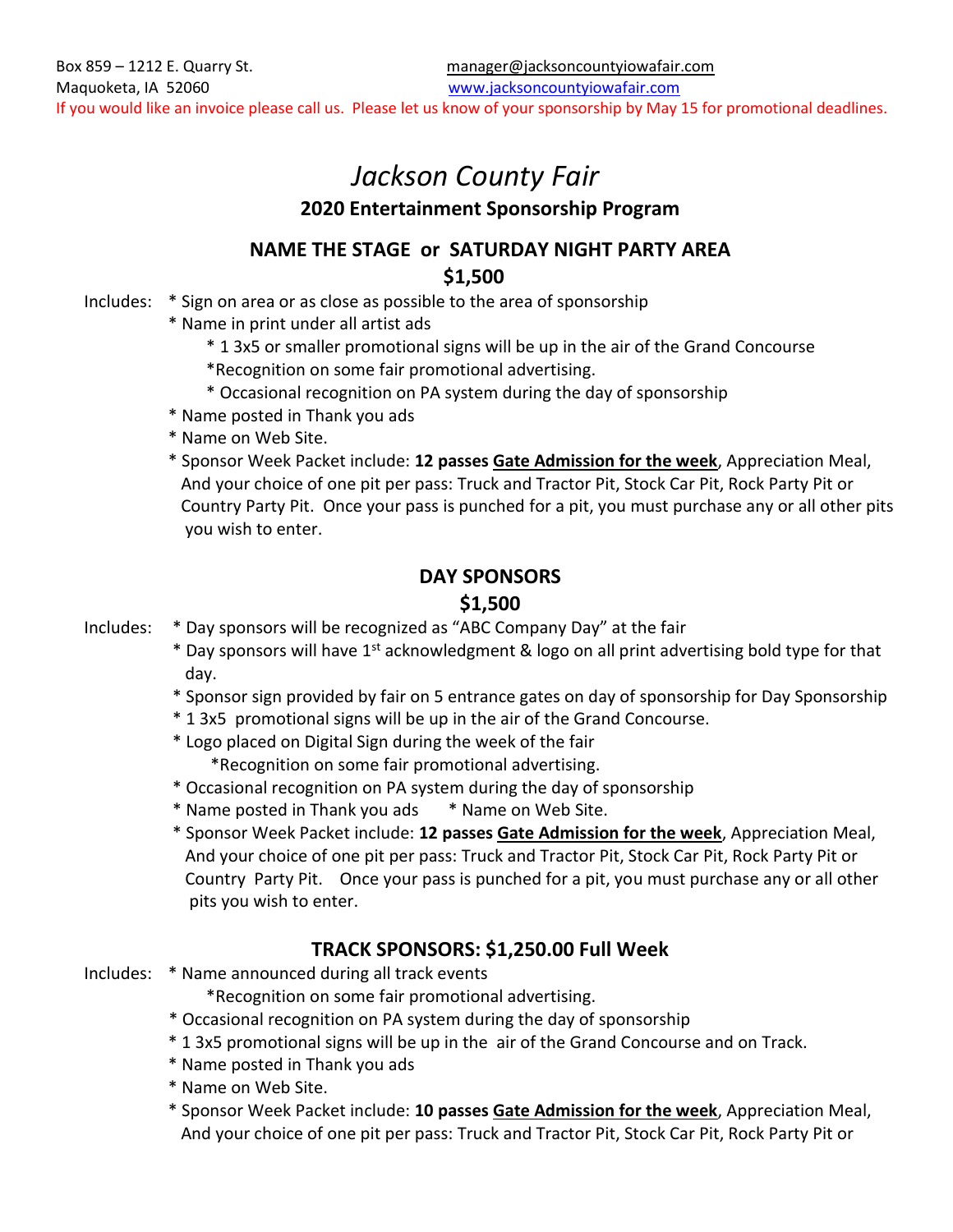Country Party Pit. Once your pass is punched for a pit, you must purchase any or all other pits

you wish to enter

#### **INFORMATION:**

Lanny Simpson, Mgr. 563-652-4282 Maquoketa, IA 52060 [www.jacksoncountyiowafair.com](http://www.jacksoncountyiowafair.com/)

Box 859 – 1212 E. Quarry St. [manager@jacksoncountyiowafair.com](mailto:manager@jacksoncountyiowafair.com)

If you would like an invoice please call us. Please let us know of your sponsorship by May 15 for promotional deadlines.

## *Jackson County Fair*

**2020 Entertainment Sponsorship Program**

### **GOLD SPONSORS: \$1,000 or Pearson Stage Sponsor** or **Miller's Petting Zoo** for 3 days Or **Ramp Sponsor during the Night of Destruction**

Includes: \*Recognition on some fair promotional advertising.

\*Post 1- 3x5 promotional signs will be up in air of the Grand Concourse

- \* Sponsor Week Packet include: **8 passes Gate Admission for the week**, Appreciation Meal, And your choice of one pit per pass: Truck and Tractor Pit, Stock Car Pit, Rock Party Pit or Country Party Pit. Once your pass is punched for a pit, you must purchase any or all other pits you wish to enter.
- \* Name posted in Thank you ads
- \* Name on Web Site.
- \*Recognition on the General PA system.

#### **SILVER OR SHOWBARN SPONSORS \$500**

- Includes: \* 1 3x5 promotional sign to be displayed on the grounds
	- \* Name on Web Site.
	- \* Sponsor Week Packet include: **4 passes Gate Admission for the week**, Appreciation Meal, And your choice of one pit per pass: Truck and Tractor Pit, Stock Car Pit, Rock Party Pit or Country Party Pit. Once your pass is punched for a pit, you must purchase any or all other pits you wish to enter.
	- \* Name posted in Thank you ads
	- \* Recognition on the General PA system.

#### **GROUND ACT SPONSORS: \$350**

- Includes: \* Sign to be posted in front of the act for the week
	- \* Name mentioned on the web site
	- \* Name in thank you ads \* Recognition on General PA system.
	- \* 2 Complementary day passes

#### **BRONZE SPONSORS: \$250**

Includes: \* Sign to be posted on the white building for the week

- \* Name mentioned on the web site
- \* Name in thank you ads \* Recognition on General PA system.
- \* 2 Complementary day passes

#### **FAMILY AND FRIENDS OF THE FAIR \$100-\$249**

 Includes: \* Name posted in Thank you ads Additional ways to have your name seen at the fair *For an additional \$250 For an additional \$500 A sign will be placed at the individual event A sign will at the individual event for the week.*